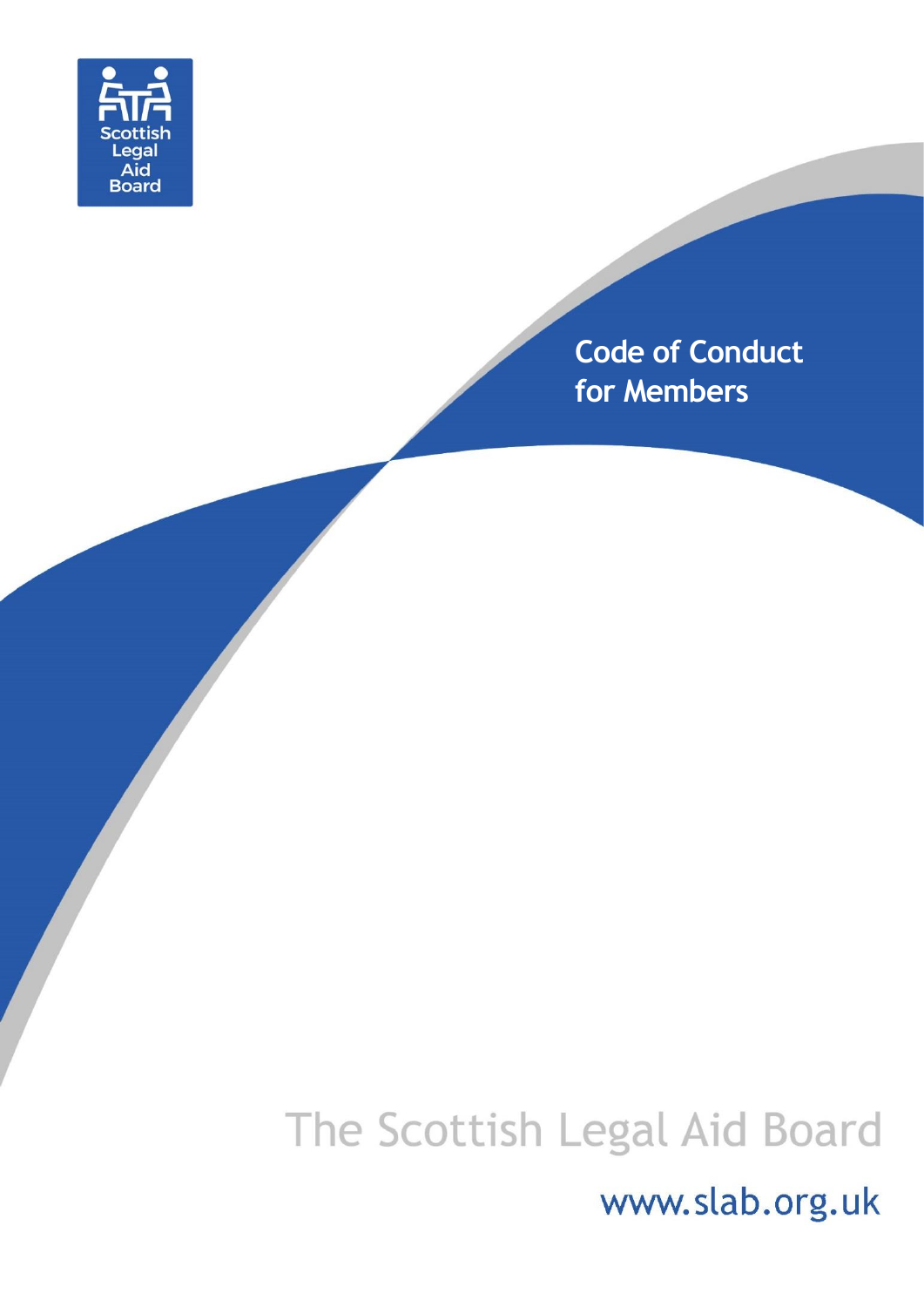# **Content**

| Section 1:     | Introduction to the Code of Conduct<br>Appointments to the boards of public bodies<br>Guidance on the Code of Conduct<br>Enforcement                                                                                                                                                                                               | Page 3-4   |
|----------------|------------------------------------------------------------------------------------------------------------------------------------------------------------------------------------------------------------------------------------------------------------------------------------------------------------------------------------|------------|
| Section 2:     | Key Principles of the Code of Conduct                                                                                                                                                                                                                                                                                              | Page 4-5   |
| Section 3:     | <b>General Conduct</b><br>Conduct at meetings<br>Relationship with board members and employees of<br>public bodies<br>Remuneration, allowances and expenses<br>Gifts and hospitality<br>Confidentiality requirements<br>Use of the board's facilities<br>Appointment to partner organisations                                      | Page 5-9   |
| Section 4:     | <b>Registration of Interests</b><br>Category One: Remuneration<br><b>Category Two: Related Undertakings</b><br><b>Category Three: Contracts</b><br>Category Four: Houses, land and buildings<br>Category Five: Interest in shares and securities<br>Category Six: Gifts and hospitality<br>Category Seven: Non-financial interests | Page 9-12  |
| Section 5:     | <b>Declaration of Interests</b><br>General<br>Interests which require declaration<br>Your financial interests<br>The financial interests of other persons<br>The non-financial interests of other persons<br>Making a declaration<br>Frequent declaration of interests<br><b>Dispensations</b>                                     | Page 12-16 |
| Section 6:     | Lobbying and Access to Members of Public Bodies<br>Introduction<br>Rules and guidance                                                                                                                                                                                                                                              | Page 16-17 |
| <b>Annexes</b> | <b>Annex A</b><br>Sanctions available to the Standards Commission for                                                                                                                                                                                                                                                              | Page 18    |
|                | breach of Code<br><b>Annex B</b><br>Definitions                                                                                                                                                                                                                                                                                    | Page 19    |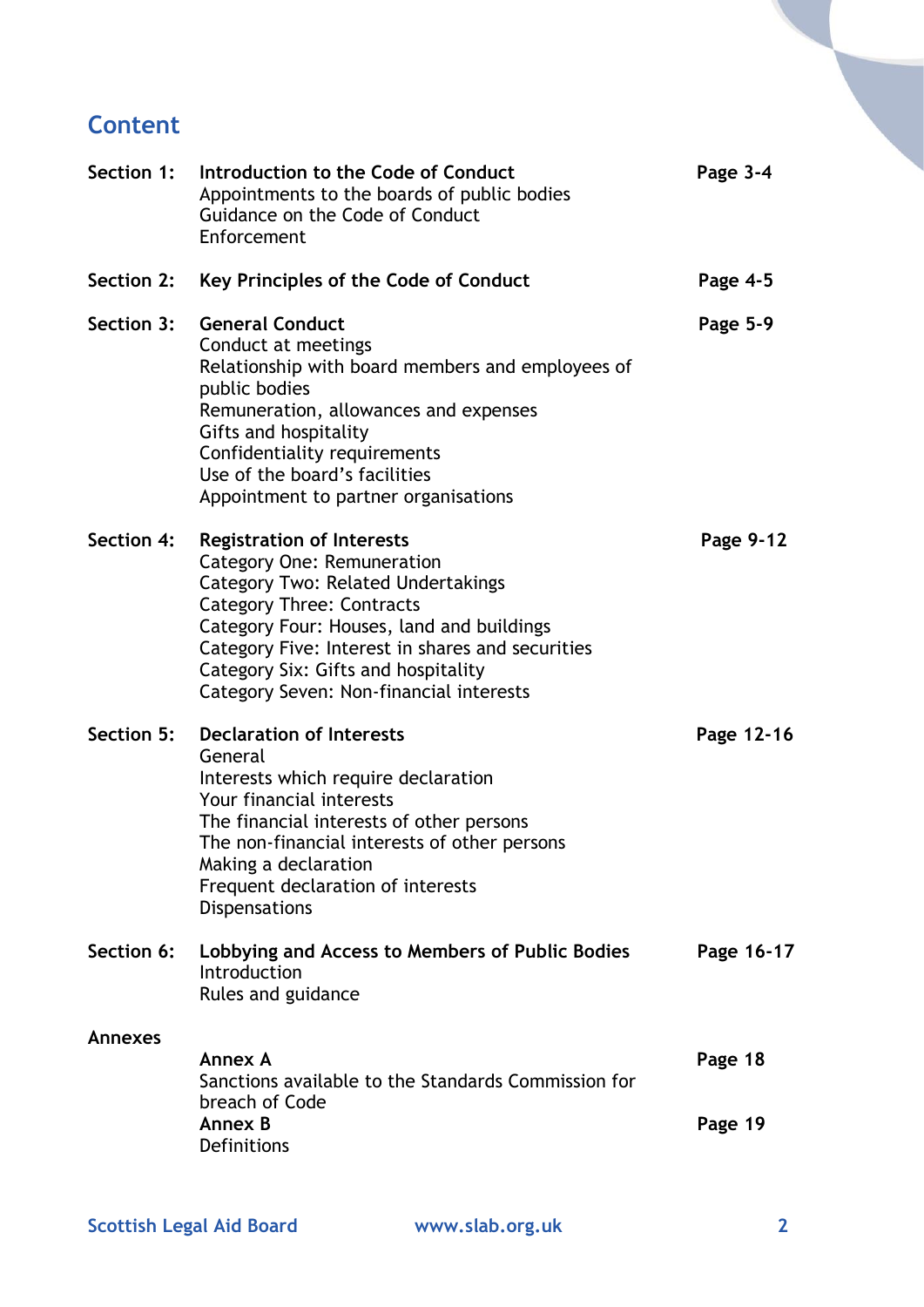# **Section 1: Introduction to the Code of Conduct**

- 1.1 The Scottish public has a high expectation of those who serve on the boards of public bodies and the way in which they should conduct themselves in undertaking their duties. You must meet those expectations by ensuring that your conduct is above reproach.
- 1.2 The Ethical Standards in Public Life etc. (Scotland) Act 2000 "the Act" provides for Codes of Conduct for local authority councillors and members of relevant public bodies; imposes on councils and relevant public bodies a duty to help their members to comply with the relevant code; and establishes a Standards Commission for Scotland, "The Standards Commission", to oversee the new framework and deal with alleged breaches of the codes.
- 1.3 The Act requires the Scottish Ministers to lay before Parliament a Code of Conduct for Councillors and a Model Code for Members of Devolved Public Bodies. This Model Code for members was first introduced in 2002 and has now been revised following consultation and the approval of the Scottish Parliament. These revisions will make it consistent with the relevant parts of the Code of Conduct for Councillors, which was revised in 2010 following the approval of the Scottish Parliament.
- 1.4 As a member of the Scottish Legal Aid Board, "the Board", it is your responsibility to make sure that you are familiar with, and that your actions comply with, the provisions of this Code of Conduct which has now been made by the Board.

### **Appointments to the boards of public bodies**

- 1.5 Public bodies in Scotland are required to deliver effective services to meet the needs of an increasingly diverse population. In addition, the Scottish Government's equality outcome on public appointments is to ensure that Ministerial appointments are more diverse than at present. In order to meet both of these aims, a board should ideally be drawn from varied backgrounds with a wide spectrum of characteristics, knowledge and experience. It is crucial to the success of public bodies that they attract the best people for the job and therefore it is essential that a board's appointments process should encourage as many suitable people to apply for positions and be free from unnecessary barriers. You should therefore be aware of the varied roles and functions of the public body on which you serve and of wider diversity and equality issues. You should also take steps to familiarise yourself with the appointment process that your board will have agreed with the Scottish Government's Public Appointment Centre of Expertise.
- 1.6 You should also familiarise yourself with how the Board's policy operates in relation to succession planning, which should ensure public bodies have a strategy to make sure they have the staff in place with the skills, knowledge and experience necessary to fulfil their role economically, efficiently and effectively.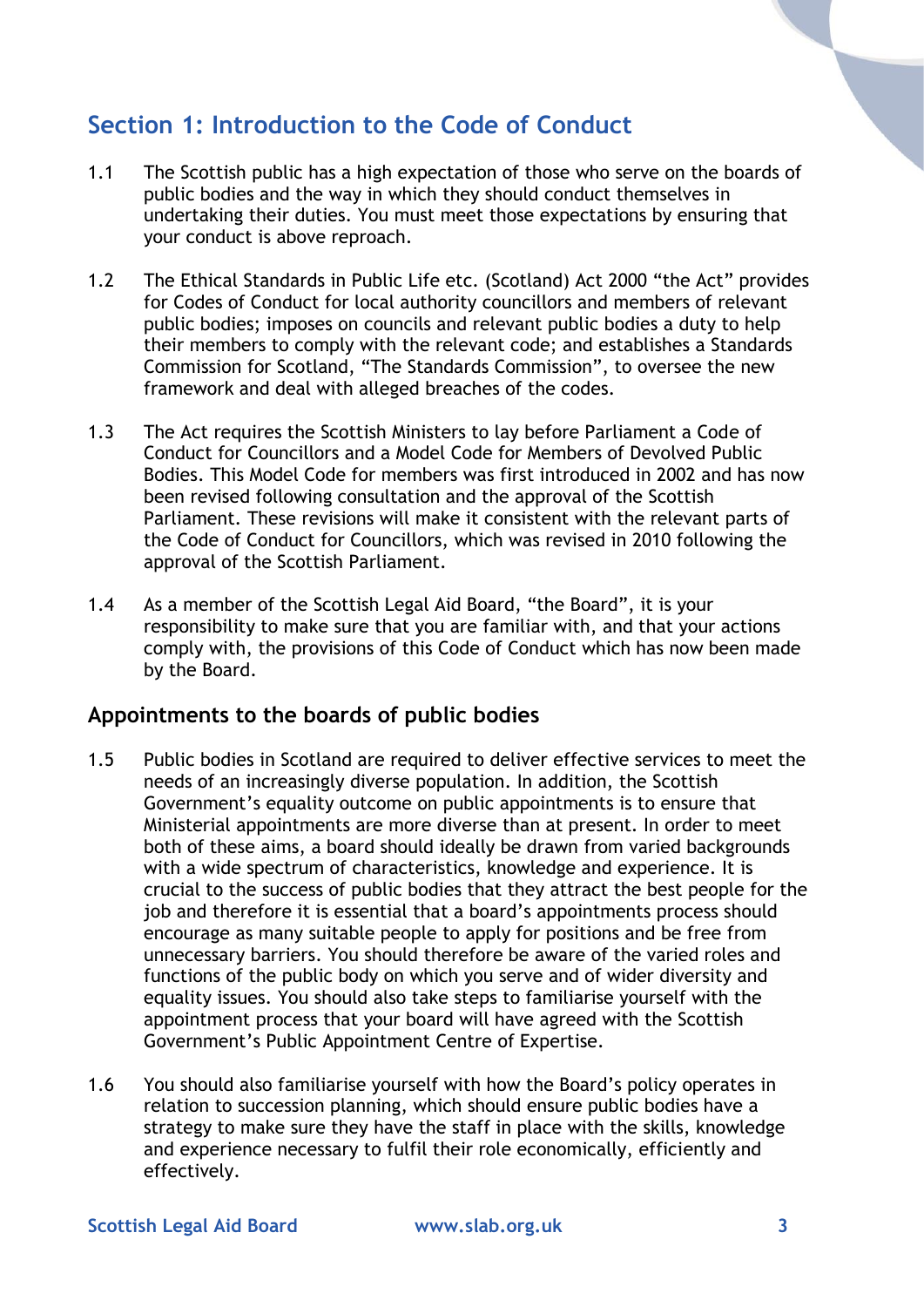### **Guidance on the Code of Conduct**

- 1.7 You must observe the rules of conduct contained in this Code. It is your personal responsibility to comply with these and review regularly, and at least annually, your personal circumstances with this in mind, particularly when your circumstances change. You must not at any time advocate or encourage any action contrary to the Code of Conduct.
- 1.8 The Code has been developed in line with the key principles listed in Section 2 and provides additional information on how the principles should be interpreted and applied in practice. The Standards Commission may also issue guidance. No Code can provide for all circumstances and if you are uncertain about how the rules apply, you should seek advice from the Chief Executive. You may also choose to consult your own legal advisers and, on detailed financial and commercial matters, seek advice from other relevant professionals.
- 1.9 You should familiarise yourself with the Scottish Government publication "On Board – a guide for board members of public bodies in Scotland". This publication will provide you with information to help you in your role as a member of a public body in Scotland and can be viewed on the Scottish Government website.

### **Enforcement**

1.10 Part 2 of the Ethical Standards in Public Life etc. (Scotland) Act 2000 sets out the provisions for dealing with alleged breaches of this Code of Conduct and the sanctions that shall be applied if the Standards Commission finds that there has been a breach of the Code. Those sanctions are outlined in **Annex A**.

# **Section 2: Key Principles of the Code of Conduct**

2.1 The general principles upon which this Code is based should be used for guidance and interpretation only. These general principles are:

### **Duty**

You have a duty to uphold the law and act in accordance with the law and the public trust placed in you. You have a duty to act in the interests of the Board of which you are a member and in accordance with the core functions and duties of the Board.

### **Selflessness**

You have a duty to take decisions solely in terms of public interest. You must not act in order to gain financial or other material benefit for yourself, family or friends.

### **Integrity**

You must not place yourself under any financial, or other, obligation to any individual or organisation that might reasonably be thought to influence you in the performance of your duties.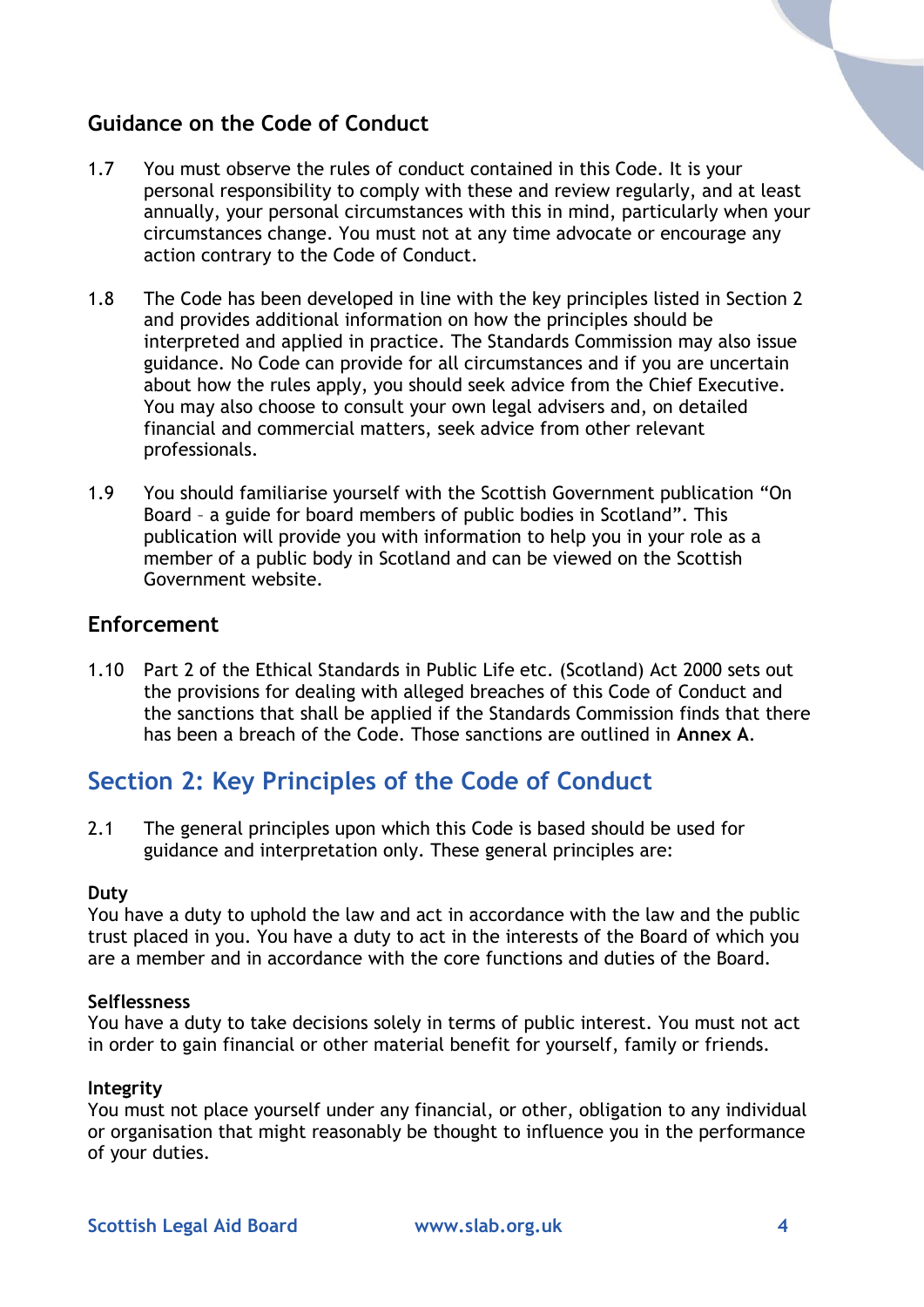### **Objectivity**

You must make decisions solely on merit and in a way that is consistent with the functions of the public body when carrying out public business including making appointments, awarding contracts or recommending individuals for rewards and benefits.

### **Accountability and Stewardship**

You are accountable for your decisions and actions to the public. You have a duty to consider issues on their merits, taking account of the views of others and must ensure that the Board uses its resources prudently and in accordance with the law.

### **Openness**

You have a duty to be as open as possible about your decisions and actions, giving reasons for your decisions and restricting information only when the wider public interest clearly demands.

#### **Honesty**

You have a duty to act honestly. You must declare any private interests relating to your public duties and take steps to resolve any conflicts arising in a way that protects the public interest.

### **Leadership**

You have a duty to promote and support these principles by leadership and example, and to maintain and strengthen the public's trust and confidence in the integrity of the Board and its members in conducting public business.

#### **Respect**

You must respect fellow members of the Board and employees of the Board and the role they play, treating them with courtesy at all times. Similarly you must respect members of the public when performing duties as a member of the Board.

2.2 You should apply the principles of this Code to your dealings with fellow members of the Board, its employees and other stakeholders. Similarly you should also observe the principles of this Code in dealings with the public when performing duties as a member of the Board.

### **Section 3: General conduct**

3.1 The rules of good conduct in this section must be observed in all situations where you act as a member of a public body.

#### **Conduct at meetings**

3.2 You must respect the chair, your colleagues and employees of the Board in meetings. You must comply with rulings from the chair in the conduct of the business of these meetings.

**Relationship with board members and employees of the board (including those employed by contractors providing services)**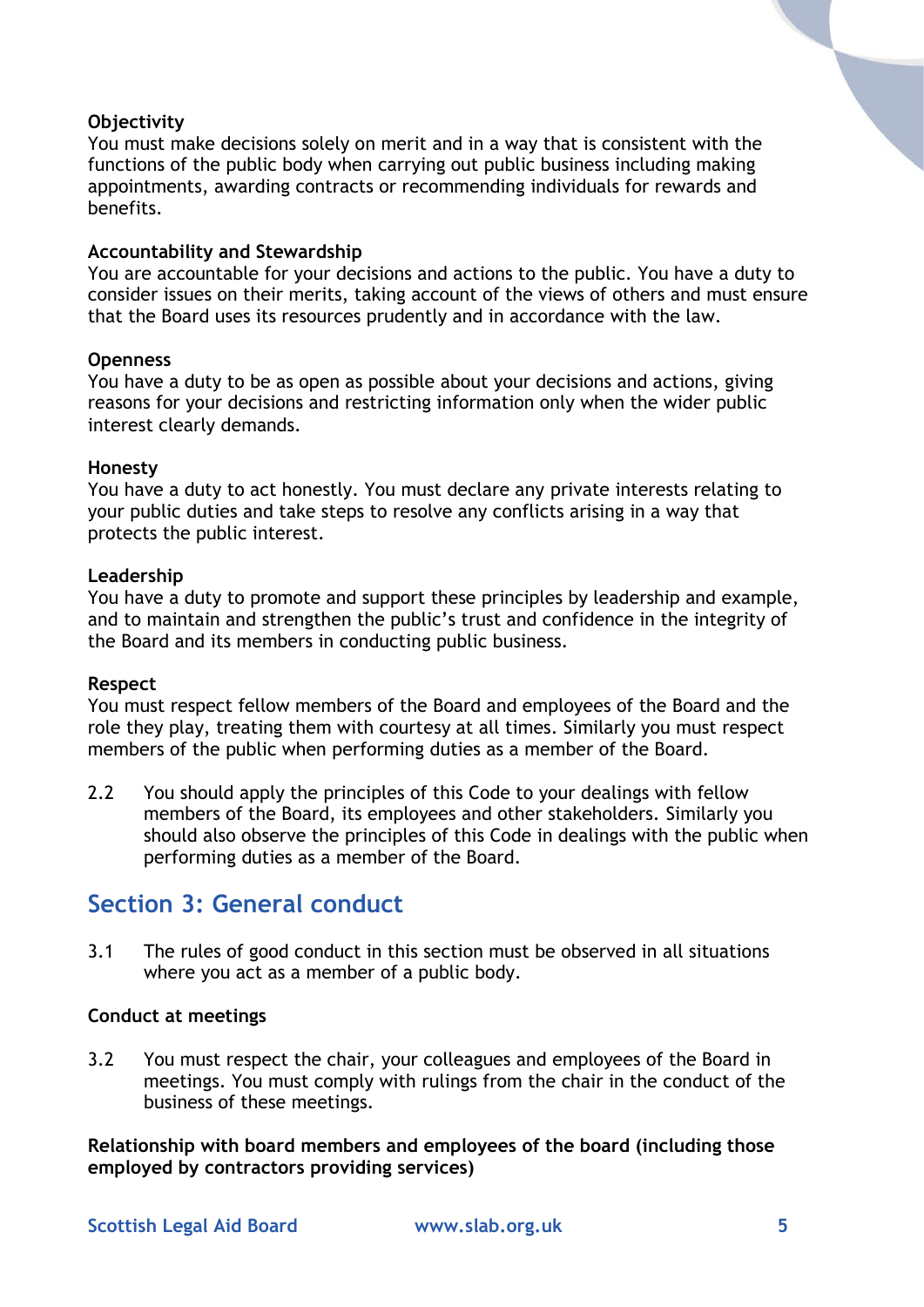3.3 You will treat your fellow Board members and any staff employed by the body with courtesy and respect. It is expected that employees will show you the same consideration in return. It is good practice for employers to provide examples of what is unacceptable behaviour in their organisation. Public bodies should promote a safe, healthy and fair working environment for all. As a Board member you should be familiar with the policies of the Board in relation to bullying and harassment in the workplace and also lead by exemplar behaviour.

### **Remuneration, allowances and expenses**

3.4 You must comply with the rules of the Board regarding remuneration, allowances and expenses.

### **Gifts and hospitality**

- 3.5 You must not accept any offer by way of gift or hospitality which could give rise to a real or substantive personal gain or a reasonable suspicion of influence on your part to show favour, or disadvantage, to any individual or organisation. You should also consider whether there may be any reasonable perception that any gift received by your spouse or cohabitee or by any company in which you have a controlling interest, or by a partnership of which you are a partner, can or would influence your judgement. The term "gift" includes benefits such as relief from indebtedness, loan concessions, or provision of services at a cost below that generally charged to members of the public.
- 3.6 You must never ask for gifts or hospitality.
- 3.7 You are personally responsible for all decisions connected with the offer or acceptance of gifts or hospitality offered to you and for avoiding the risk of damage to public confidence in the Board. As a general guide, it is usually appropriate to refuse offers except:

(a) isolated gifts of a trivial character, the value of which must not exceed £50;

(b) normal hospitality associated with your duties and which would reasonably be regarded as appropriate; or (c) gifts received on behalf of the Board.

- 3.8 Subject to paragraph 3.7, you must record details of any gifts and hospitality
- received and the record must be made available for public inspection. If you decide that it is appropriate to do so and accept a gift or hospitality, you must advise the Board's Standards Officer of the nature of the gift or hospitality and from whom it was accepted. The Standards Officer will record the gift or hospitality in the Register of Board members' interests.
- 3.9 You must not accept any offer of a gift or hospitality from any individual or organisation which stands to gain or benefit from a decision your body may be involved in determining, or who is seeking to do business with your organisation, and which a person might reasonably consider could have a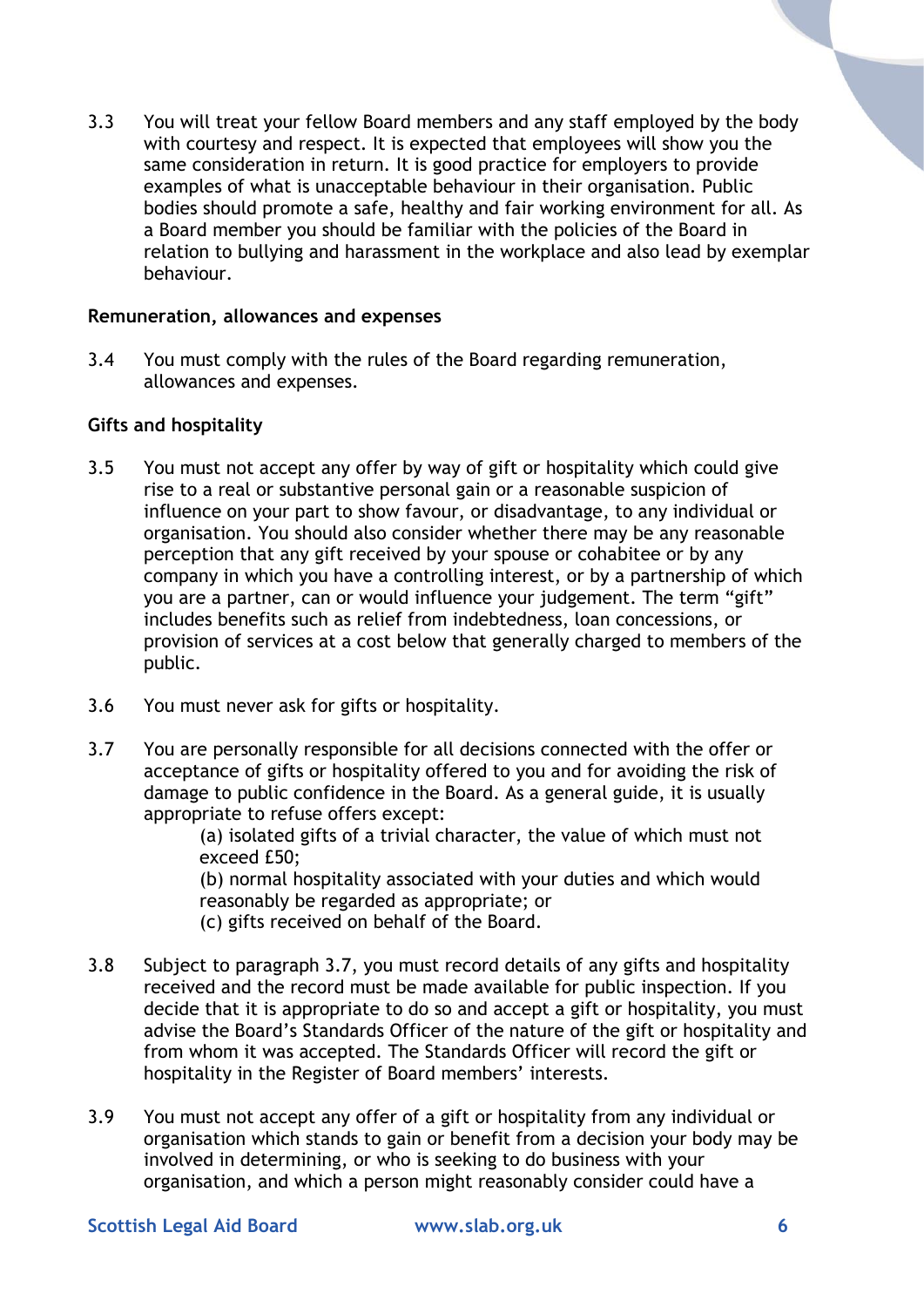bearing on your judgement. If you are making a visit, in your capacity as a member of the Board, then as a general rule you should ensure that your body pays for the costs of these visits.

- 3.10 You must not accept repeated hospitality or repeated gifts from the same source.
- 3.11 Members should familiarise themselves with the terms of the Bribery Act 2010 which provides for offences of bribing another person and offences relating to being bribed.

### **Confidentiality Requirements**

- 3.12 There may be times when you will be required to treat discussions, documents or other information relating to the work of the body in a confidential manner. You will often receive information of a private nature which is not yet public, or which perhaps would not be intended to be public. You must always respect the confidential nature of such information and comply with the requirement to keep such information private.
- 3.13 It is unacceptable to disclose any information to which you have privileged access, for example derived from a confidential document, either orally or in writing. In the case of other documents and information, you are requested to exercise your judgement as to what should or should not be made available to outside bodies or individuals. In any event, such information should never be used for the purposes of personal or financial gain, or for political purposes or used in such a way as to bring the Board into disrepute.

3.14 (1) You are bound by the provisions of section 34 of the Legal Aid (Scotland) Act 1986 under which, subject to subsection (2) below no information furnished for the purposes of the Act to the Board or any person acting on its behalf (including a member of the Board) shall be disclosed:

(a) in the case of such information furnished by, or by any person acting for, a person seeking or receiving legal aid or advice and assistance, without the consent of the person seeking or receiving legal aid or advice and assistance; or

(b) in the case of such information furnished otherwise than as mentioned in paragraph (a) above, without the consent of the person who furnished it, and any person who, in contravention of this subsection, discloses any information obtained by him when employed by, or acting on behalf of, the Board shall be guilty of an offence and liable, on summary conviction, to a fine not exceeding level 4 on the standard scale.

(2) Subsection (1) above shall not apply to the disclosure of information: (a) for the purpose of the proper performance or facilitating the proper performance by the Secretary of State, the Board, any court or tribunal or by any other person or body of duties or functions under this Act; (b) for the purpose of investigating, prosecuting or determining any complaint

(i) against a solicitor, by the Law Society or the Scottish Solicitors'

of professional misconduct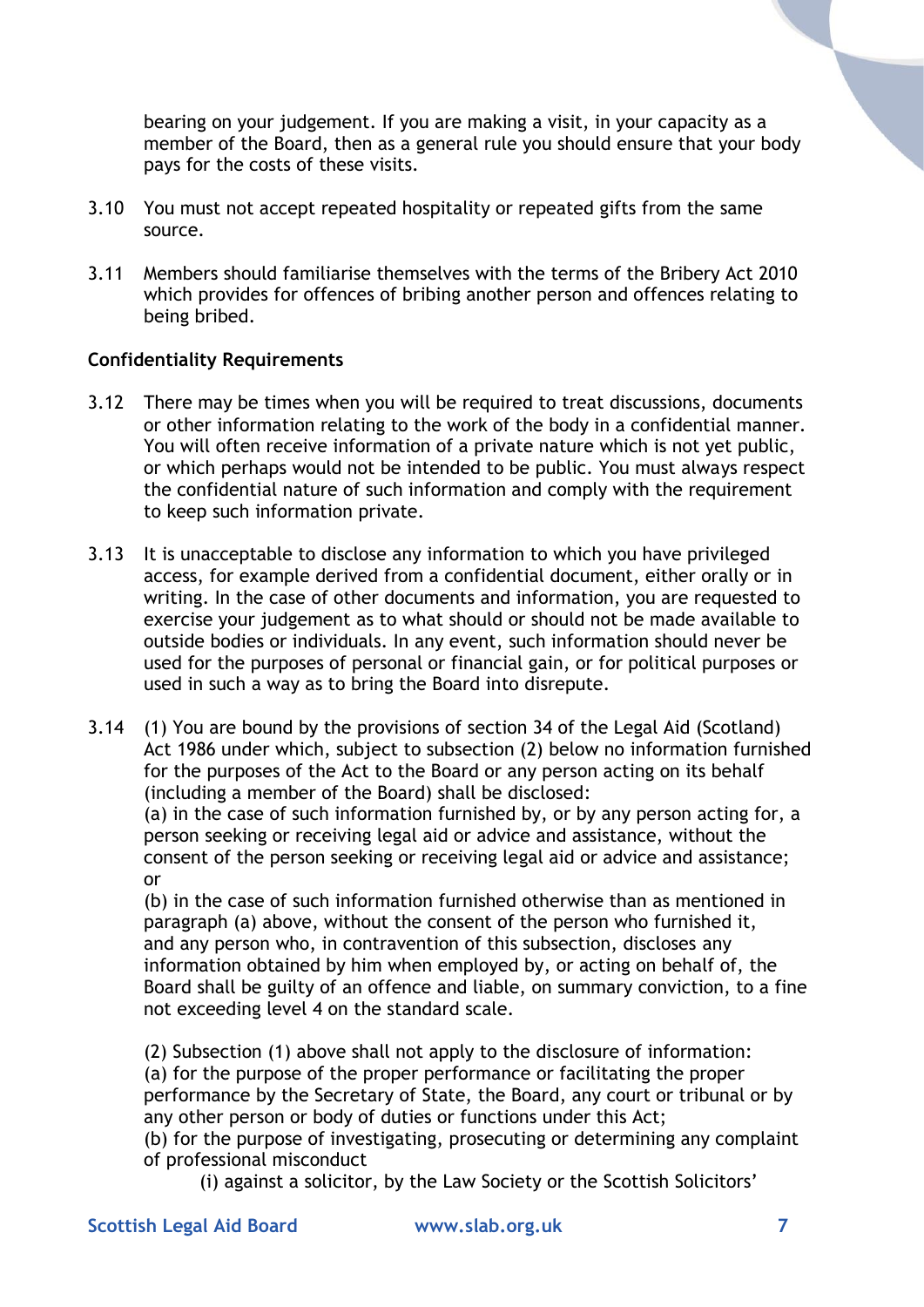Discipline Tribunal;

(ii) against an advocate, by the Faculty of Advocates; (c) for the purpose of investigating or prosecuting any offence or for the report of any proceedings in relation to such an offence.

(3) For the purposes of this section, information furnished to any person in his capacity as counsel or a solicitor by or on behalf of a person seeking or receiving legal aid or advice and assistance is not information furnished to the Board or to a person acting on its behalf.

### **Information taken out with organisation premises and/or remotely accessed**

3.15 The foregoing confidentiality requirements, including the provisions of section 34 of the Legal Aid (Scotland) Act 1986, will apply in respect of documents or other information relating to the work of the organisation accessed remotely by electronic means or otherwise taken out with the organisation's premises.

### **Information taken out with organisation premises**

- 3.16 It is your responsibility to ensure that, if you take documents or other information relating to the work of the organisation out with the organisation's premises, you carry, store and thereafter either destroy or return them safely.
- 3.17 When transporting such documents out with the organisation's premises, these must not be left unattended at any time. If you must use public transport when transporting such documents, you must ensure papers are kept out of sight of others.
- 3.18 If you are storing documents it is your responsibility to ensure they are at all times stored in a secure place and will not be accessed by others. The documents should only be retained for such times as required, and thereafter be destroyed immediately and securely. Documents should be shredded. Alternatively, members can return papers to staff in the Chief Executive's Office for secure destruction.

### **Information accessed remotely**

- 3.19 Members can access information relating to the work of the organisation out with the organisation's premises by way of the Citrix portal. When remotely accessing such information, you must at all times comply with the organisation's Computer Usage Policy. In particular you must ensure that the information so accessed cannot be viewed, corrupted or copied by an unauthorised person.
- 3.20 You should lock your computer when leaving a room and log off completely when leaving the building you are working in. Information relating to the work of the organisation must not be saved onto personal or work computer devices. If you print such information remotely, these hard copies must be treated in the same manner detailed above for information taken out with the organisation.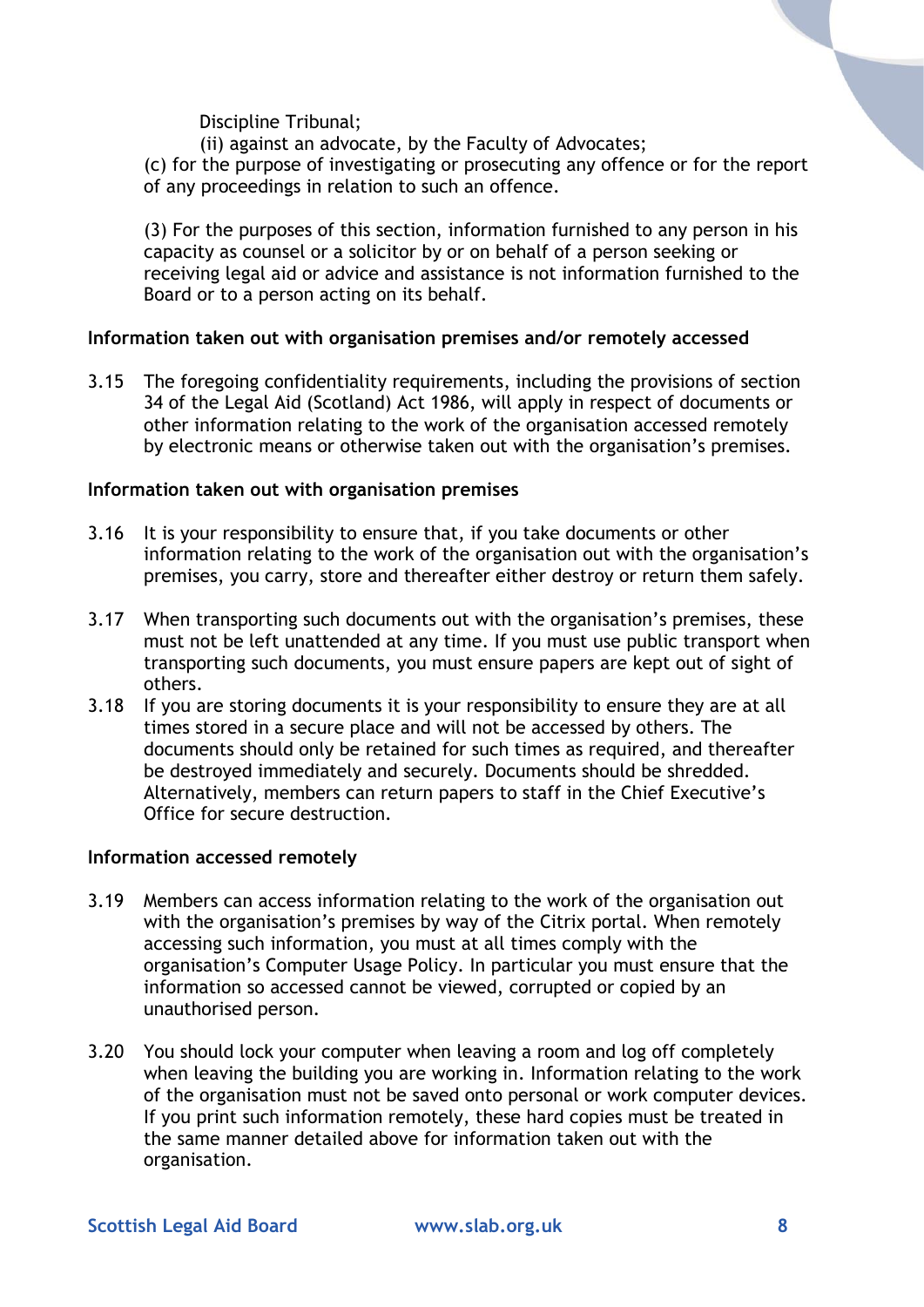3.21 Where possible you should not include confidential information (for example, case related information being considered by the Legal Services Cases Committee), in emails sent through personal email portals such as, but not limited to, Hotmail. Confidential information shall be accessed or sent via the secure Citrix portal or slab.org.uk email addresses.

### **Use of public body facilities**

3.22 Members of public bodies must not misuse facilities, equipment, stationary, telephony, computer, information technology equipment and services, or use them for party political or campaigning activities. Use of such equipment and services must be in accordance with the Board's policy and rules on their usage.

### **Appointment to partner organisations**

- 3.23 You may be appointed, or nominated by the Board, as a member of another body or organisation. If so, you are bound by the rules of conduct of these organisations and should observe the rules of this Code in carrying out the duties of that body.
- 3.24 Members who become directors of companies as nominees of the Board will assume personal responsibilities under the Companies Acts. It is possible that conflicts of interest can arise for such members between the company and the Board. It is your responsibility to take advice on your responsibilities to the Board and to the company. This will include questions of declarations of interest.

## **Section 4: Registration of interests**

- 4.1 The following paragraphs set out the kinds of interests, financial and otherwise which you have to register. These are called "Registerable Interests". You must at all times ensure that these interests are registered, when you are appointed and whenever your circumstances change in such a way as to require change or an addition to your entry in the Board's Register. It is your duty to ensure any changes in circumstances are reported within one month of them changing.
- 4.2 The Regulations**<sup>1</sup>** as amended describe the detail and timescale for registering interests. It is your personal responsibility to comply with these regulations and you should review regularly and at least once a year your personal circumstances. You will be asked to confirm your Register entry on a quarterly basis and must do so, notifying the Standards Officer either that the entry remains the same or of any changes required. Annex B contains key definitions and explanatory notes to help you decide what is required when registering your interests under any particular category. The interests which require to be

 $\overline{a}$ 

**<sup>1</sup>** The Ethical Standards in Public Life etc. (Scotland) Act 2000 (Register of Interests) Regulations 2003 Number 135, as amended.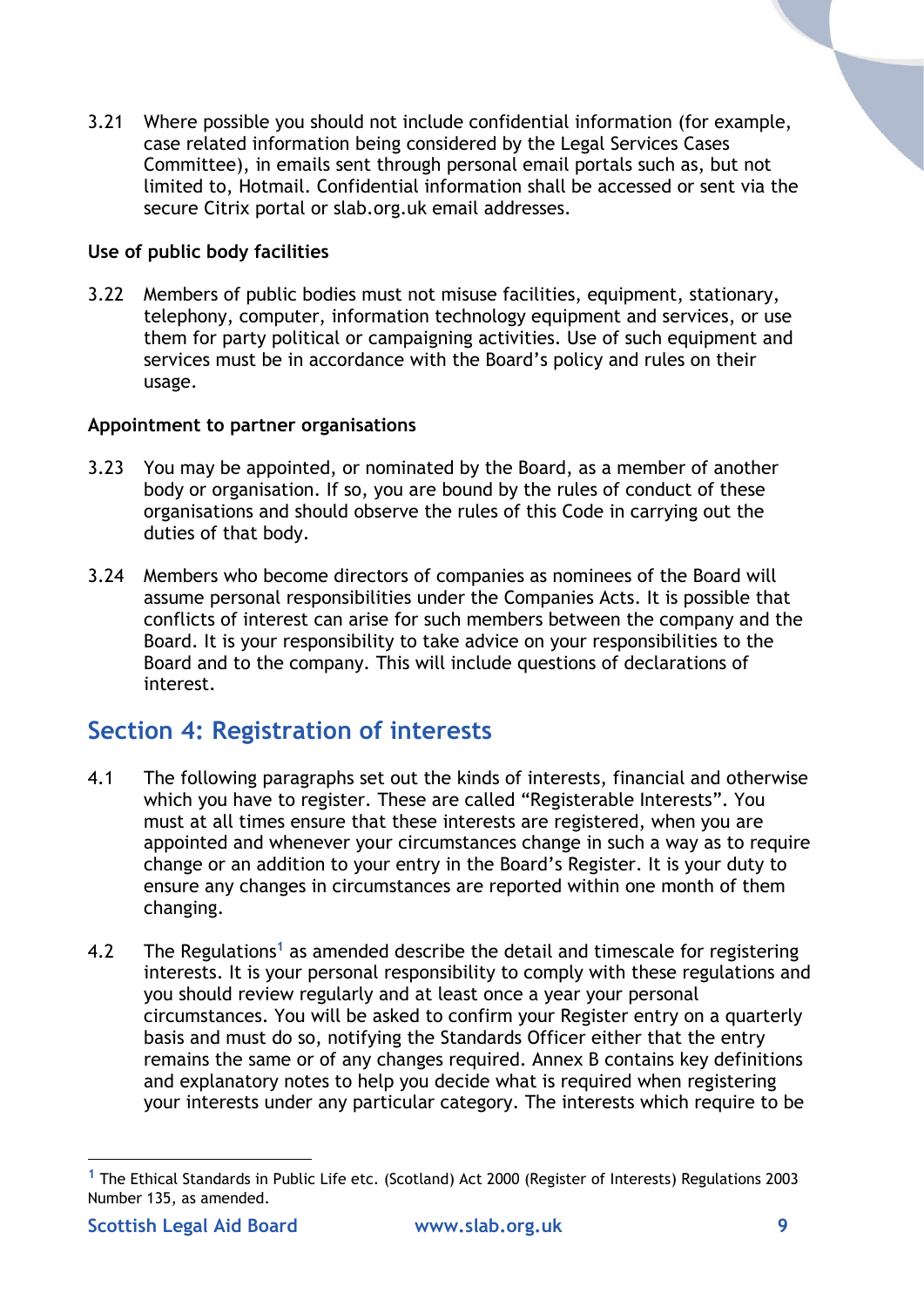registered are those set out in the following paragraphs and relate to you. It is not necessary to register the interests of your spouse or cohabitee.

### **Category One: Remuneration**

- 4.3 You have a Registerable Interest where you receive remuneration by virtue of being:
	- o employed;
	- o self-employed;
	- o the holder of an office;
	- $\circ$  a director of an undertaking;
	- o a partner in a firm; or
	- o undertaking a trade, profession or vocation or any other work.
- 4.4 In relation to 4.3 above, the amount of remuneration does not require to be registered and remuneration received as a Member does not have to be registered.
- 4.5 If a position is not remunerated it does not need to be registered under this category. However, unremunerated directorships may need to be registered under category two, "Related undertakings".
- 4.6 If you receive any allowances in relation to membership of any organisation, the fact that you receive such an allowance must be registered.
- 4.7 When registering employment, you must give the name of the employer, the nature of its business, and the nature of the post held in the organisation.
- 4.8 When registering self-employment, you must provide the name and give details of the nature of the business. When registering an interest in a partnership, you must give the name of the partnership and the nature of its business.
- 4.9 Where you undertake a trade, profession or vocation, or any other work, the detail to be given is the nature of the work and its regularity. For example, if you write for a newspaper, you must give the name of the publication, and the frequency of articles for which you are paid.
- 4.10 When registering a directorship, it is necessary to provide the registered name of the undertaking in which the directorship is held and the nature of its business.
- 4.11 Registration of a pension is not required as this falls outside the scope of the category.

### **Category Two: Related undertakings**

4.12 You must register any directorships held which are themselves not remunerated but where the company (or other undertaking) in question is a subsidiary of, or a parent of, a company (or other undertaking) in which you hold a remunerated directorship.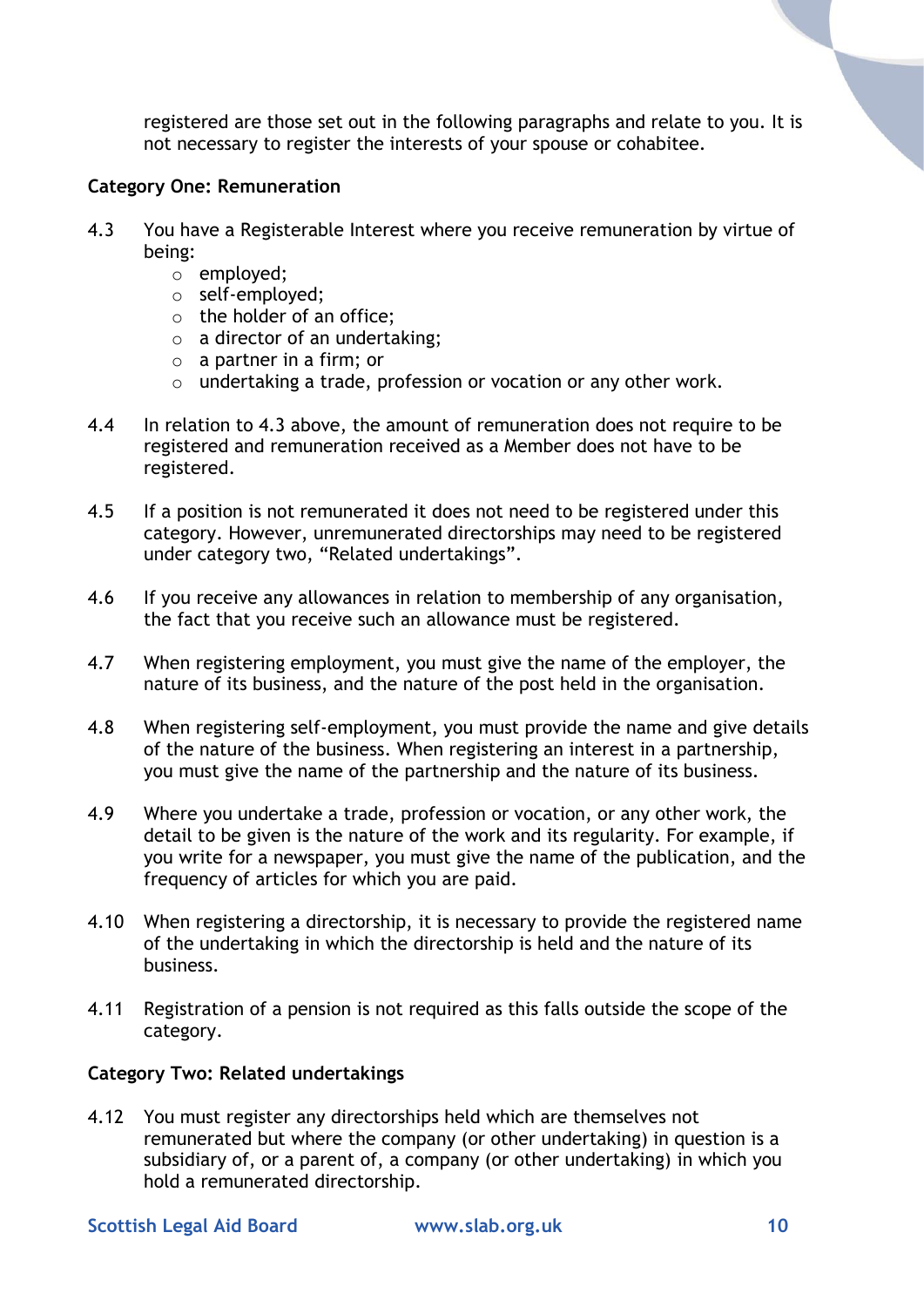- 4.13 You must register the name of the subsidiary or parent company or other undertaking and the nature of its business, and its relationship to the company or other undertaking in which you are a director and from which you receive remuneration.
- 4.14 The situations to which the above paragraphs apply are as follows:
	- o you are a director of a board of an undertaking and receive remuneration declared under Category one; and
	- o you are a director of a parent or subsidiary undertaking but do not receive remuneration in that capacity.

### **Category Three: Contracts**

4.15 You have a registerable interest where you (or a firm in which you are a partner, or an undertaking in which you are a director or in which you have shares of a value as described in paragraph 4.19 below) have made a contract with the Board:

(i) under which goods or services are to be provided, or works are to be executed; and

- (ii) which has not been fully discharged.
- 4.16 You must register a description of the contract, including its duration, but excluding the consideration.

### **Category Four: Houses, land and buildings**

- 4.17 You have a registerable interest where you own or have any other right or interest in houses, land and buildings, which may be significant to, of relevance to, or bear upon, the work and operation of the Board.
- 4.18 The test to be applied when considering appropriateness of registration is to ask whether a member of the public acting reasonably might consider any interests in houses, land and buildings could potentially affect your responsibilities to the Board and to the public, or could influence your actions, speeches or decision-making. If in doubt, you may consult with the Standards Commission.

### **Category Five: Interest in shares and securities**

4.19 You have a registerable interest where you have an interest in shares which constitute a holding in a company or organisation which may be significant to, of relevance to, or bear upon, the work and operation of (a) the Board and (b) the nominal value of the shares is:

> (i) greater than 1% of the issued share capital of the company or other body; or

(ii) greater than £25,000.

Where you are required to register the interest, you should provide the registered name of the company in which you hold shares; the amount or value of the shares does not have to be registered.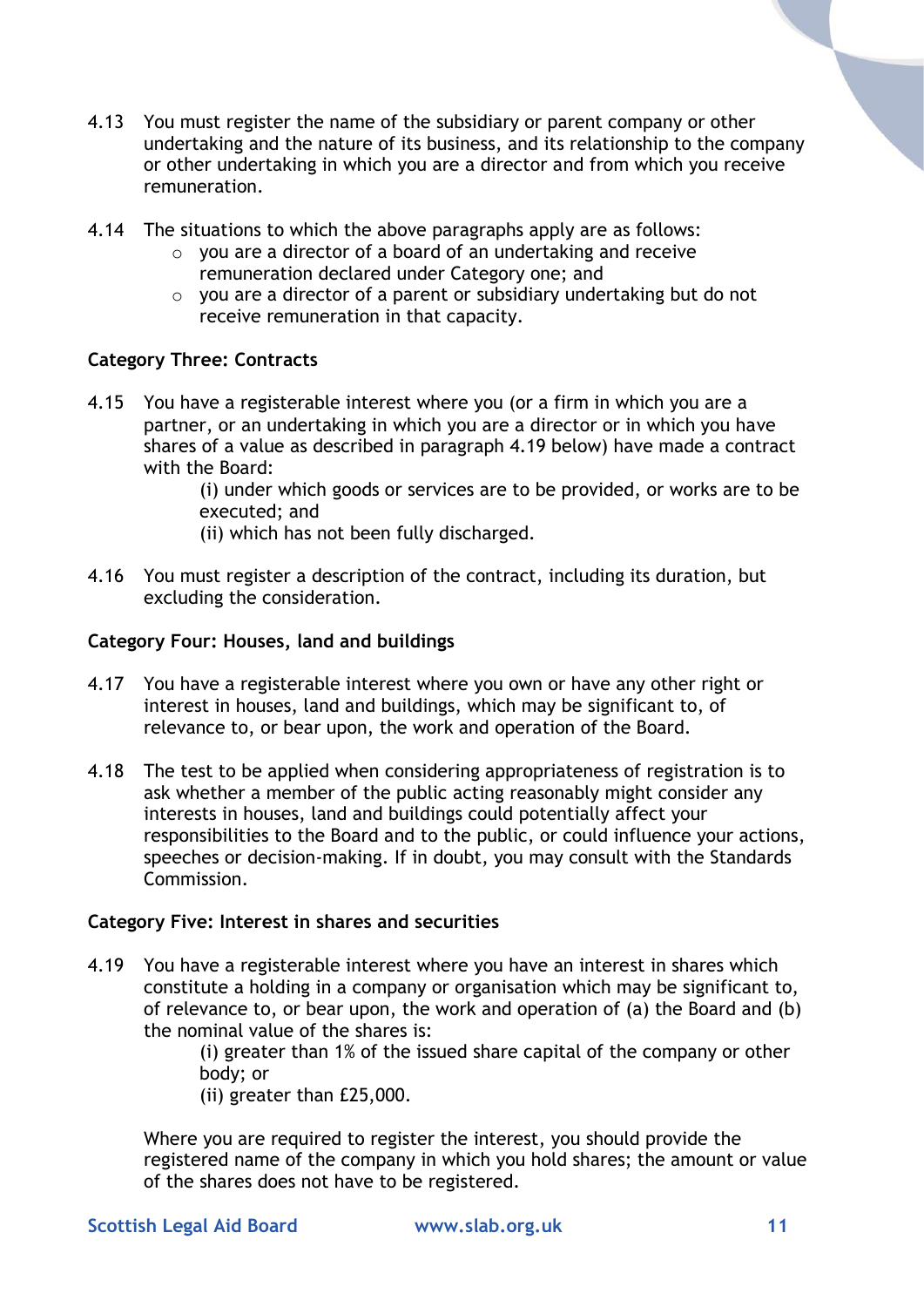### **Category Six: Gifts and hospitality**

4.20 You must register the details of any gifts or hospitality received within your current term of office. This record will be available for public inspection. It is not however necessary to record any gifts or hospitality as described in paragraph 3.7 (a) to (c) of this Code.

### **Category Seven: Non-financial Interests**

- 4.21 You may also have a registerable interest if you have non-financial interests which may be significant to, of relevance to, or bear upon, the work and operation of the Board. It is important that relevant interests such as membership or holding office in other public bodies, clubs, societies and organisations such as trades unions and voluntary organisations, are registered and described.
- 4.22 In the context of non-financial interests, the test to be applied when considering appropriateness of registration is to ask whether a member of the public might reasonably think that any non-financial interest could potentially affect your responsibilities to the Board and to the public, or could influence your actions, speeches or decision-making.

### **Section 5: Declaration of interests**

### **General**

- 5.1 The key principles of the Code, especially those in relation to integrity, honesty and openness, are given further practical effect by the requirement for you to declare certain interests in proceedings of the Board. Together with the rules on registration of interests, this ensures transparency of your interests which might influence, or be thought to influence, your actions.
- 5.2 The Board inevitably has dealings with a wide variety of organisations and individuals and this Code indicates the circumstances in which a business or personal interest must be declared. Public confidence in the Board and its members depends on it being clearly understood that decisions are taken in the public interest and not for any other reason.
- 5.3 In considering whether to make a declaration in any proceedings, you must consider not only whether you will be influenced but whether anybody else would think that you might be influenced by the interest. You must, however, always comply with the 'objective test' which is whether a member of the public, with knowledge of the relevant facts, would reasonably regard the interest as so significant that it is likely to prejudice your discussion or decision making in your role as a member of the Board.
- 5.4 If you feel that, in the context of the matter being considered, your involvement is neither capable of being viewed as more significant than that of an ordinary member of the public, nor likely to be perceived by the public as wrong, you may continue to attend the meeting and participate in both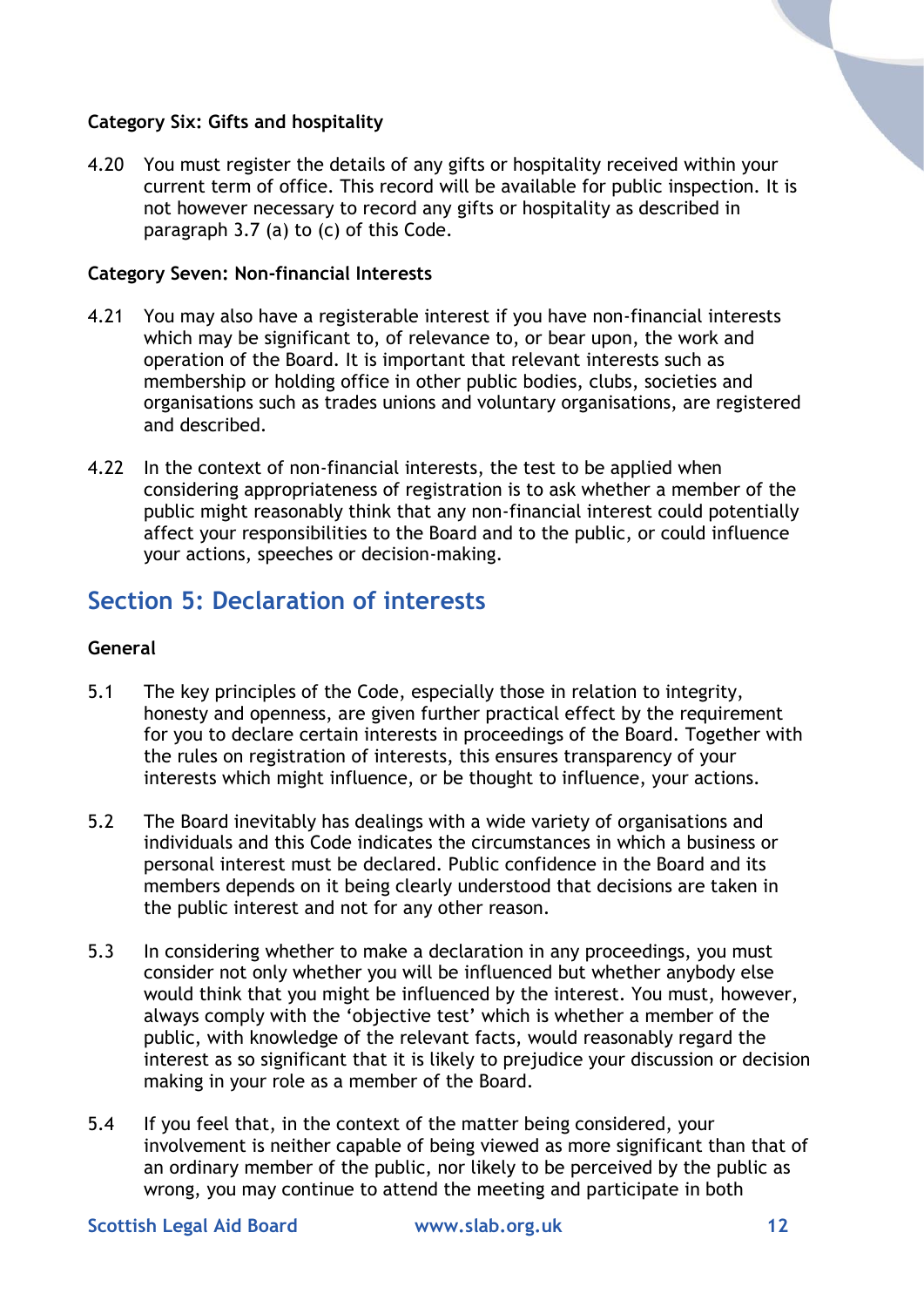discussion and voting. The relevant interest must however be declared. It is your responsibility to judge whether an interest is sufficiently relevant to particular proceedings to require a declaration and you are advised to err on the side of caution. If a Board member is unaware as to whether a conflict of interest exists, they should seek advice from the Board chair.

5.5 As a member of a public body you might serve on other bodies. In relation to service on the boards and management committees of limited liability companies, public bodies, societies and other organisations, you must decide, in the particular circumstances surrounding any matter, whether to declare an interest. Only if you believe that, in the particular circumstances, the nature of the interest is so remote or without significance, should it not be declared. You must always remember the public interest points towards transparency and, in particular, a possible divergence of interest between your public body and another body. Keep particularly in mind the advice in paragraph 3.17 of this Code about your legal responsibilities to any limited company of which you are a director.

### **Interests which require declaration**

- 5.6 Interests which require to be declared if known to you may be financial or nonfinancial. They may or may not cover interests which are registerable under the terms of this Code. Most of the interests to be declared will be your personal interests but, on occasion, you will have to consider whether the interests of other persons require you to make a declaration. The paragraphs which follow deal with (a) your financial interests (b) your non -financial interests and (c) the interests, financial and non-financial, of other persons.
- 5.7 You will also have other private and personal interests and may serve, or be associated with, bodies, societies and organisations as a result of your private and personal interests and not because of your role as a member of a public body. In the context of any particular matter you will need to decide whether to declare an interest. You should declare an interest unless you believe that, in the particular circumstances, the interest is too remote or without significance. In reaching a view on whether the objective test applies to the interest, you should consider whether your interest (whether taking the form of association or the holding of office) would be seen by a member of the public acting reasonably in a different light because it is the interest of a person who is a member of a public body as opposed to the interest of an ordinary member of the public.

#### **Your financial interests**

- 5.8 You must declare, if it is known to you, any financial interest (including any financial interest which is registerable under any of the categories prescribed in Section 4 of this Code). If under Section 4 of this Code, you have registered an interest:
	- (a) as a member of the Faculty of Advocates,
	- (b) as a member of the Law Society of Scotland, or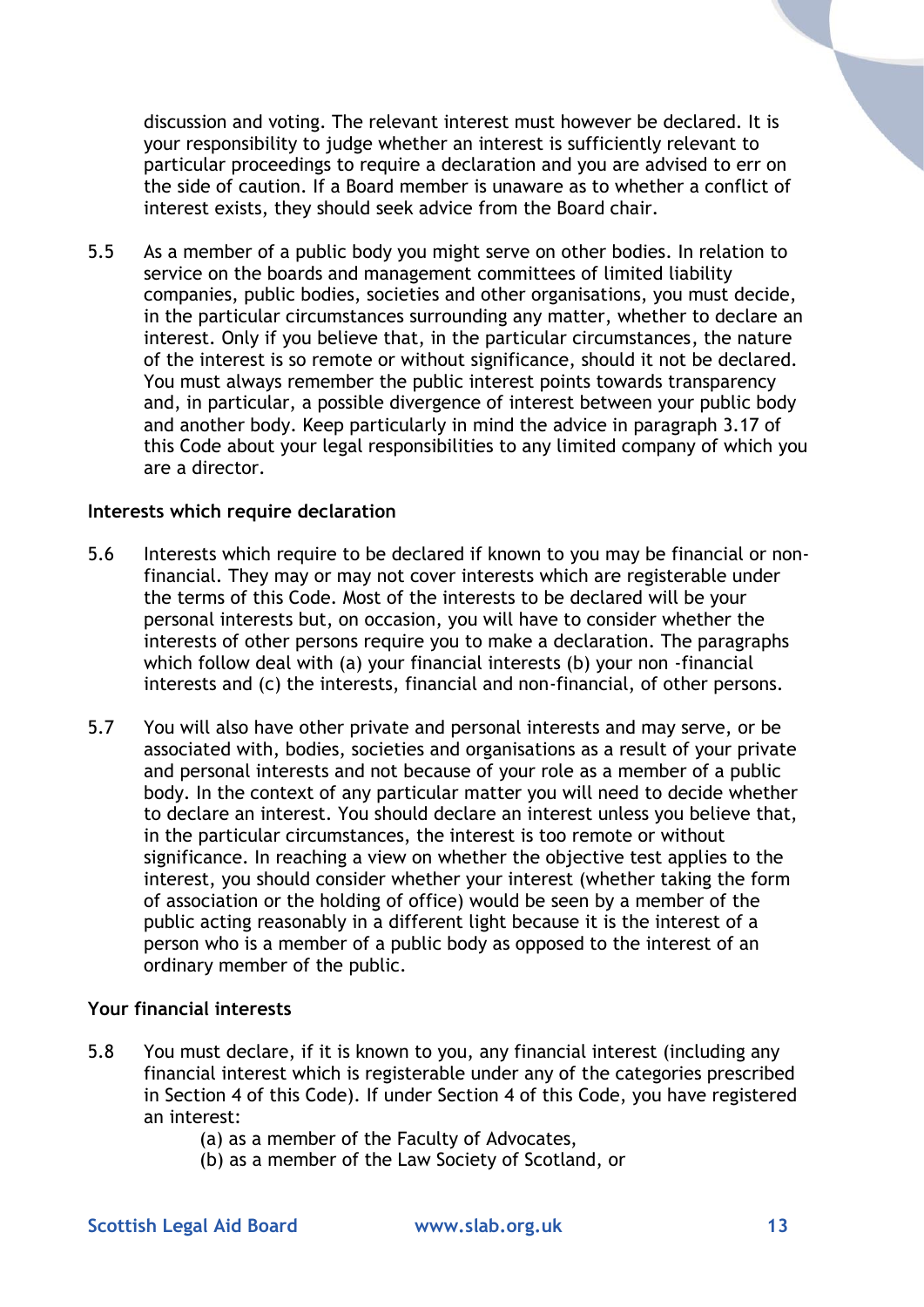(c) as a person having experience of the procedure and practice of the courts,

and you have been appointed to the Board having regard to that interest, you do not, for that reason alone, have to declare that interest.

There is no need to declare an interest which is so remote or insignificant that it could not reasonably be taken to fall within the objective test.

You must withdraw from the meeting room until discussion of the relevant item where you have a declarable interest is concluded. There is no need to withdraw in the case of an interest which is so remote or insignificant that it could not reasonably be taken to fall within the objective test.

### **Your non-financial interests**

5.9 You must declare, if it is known to you, any non-financial interest if: (i) that interest has been registered under category seven (Non-Financial Interests) of Section 4 of this Code; or

(ii) that interest would fall within the terms of the objective test.

There is no need to declare an interest which is so remote or insignificant that it could not reasonably be taken to fall within the objective test. You must withdraw from the meeting room until discussion of the relevant item where you have a declarable interest is concluded. There is no need to withdraw in the case of an interest which is so remote or insignificant that it could not reasonably be taken to fall within the objective test.

### **The financial interests of other persons**

5.10 The Code requires only your financial interests to be registered. You also, however, have to consider whether you should declare any financial interest of certain other persons.

You must declare if it is known to you any financial interest of:

(i) a spouse, a civil partner or a co-habitee;

(ii) a close relative, close friend or close associate;

(iii) an employer or a partner in a firm;

(iv) a body (or subsidiary or parent of a body) of which you are a remunerated member or director;

(v) a person from whom you have received a registerable gift or registerable hospitality;

(vi) a person from whom you have received registerable expenses.

There is no need to declare an interest if it is so remote or insignificant that it could not reasonably be taken to fall within the objective test. You must withdraw from the meeting room until discussion of and voting on the relevant item where you have a declarable interest is concluded. There is no need to withdraw in the case of an interest which is so remote or insignificant that it could not reasonably be taken to fall within the objective test.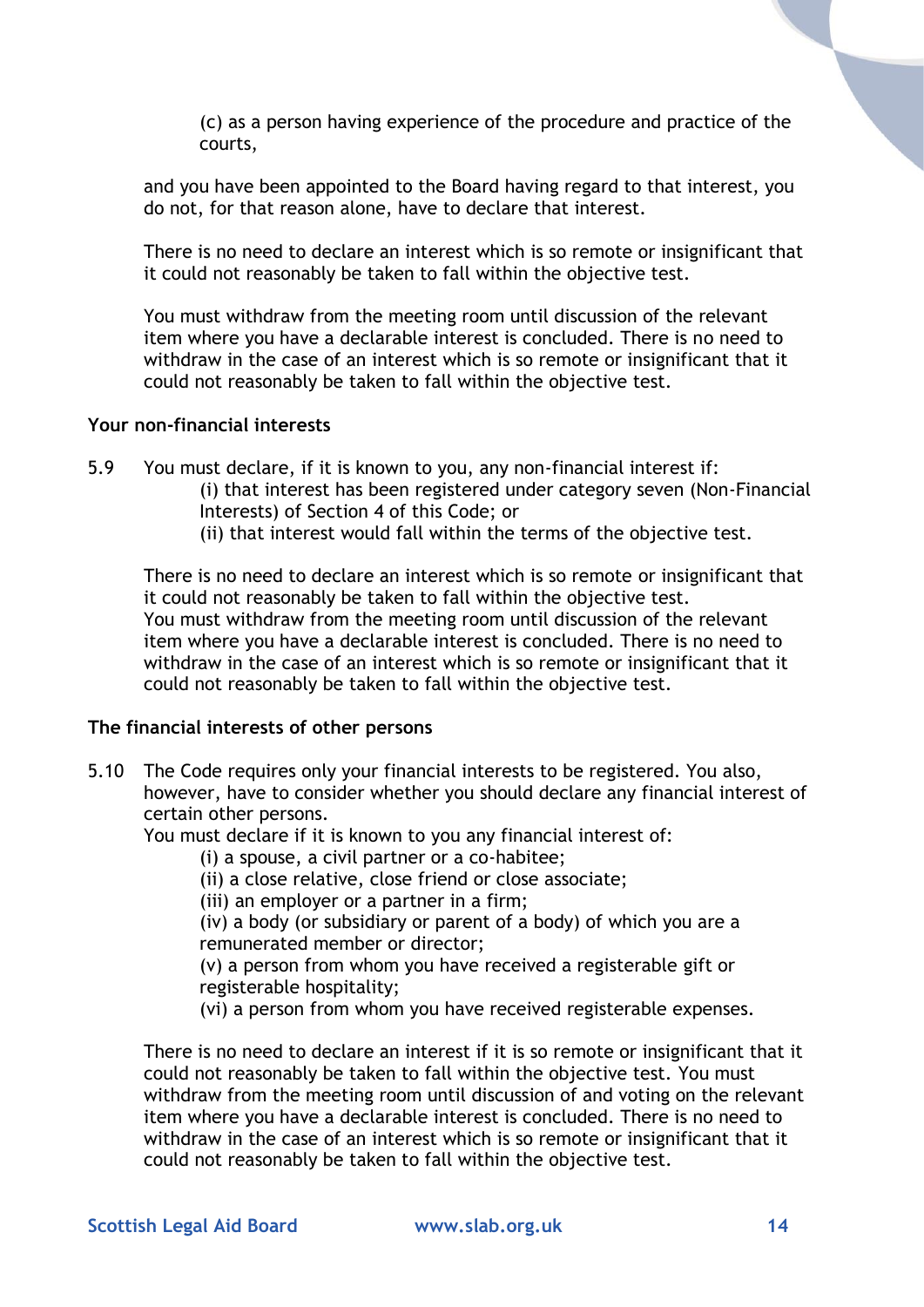5.11 This Code does not attempt the task of defining "relative" or "friend" or "associate". Not only is such a task fraught with difficulty but is also unlikely that such definitions would reflect the intention of this part of the Code. The key principle is the need for transparency in regard to any interest which might (regardless of the precise description of relationship) be objectively regarded by a member of the public, acting reasonably, as potentially affecting your responsibilities as a member of the Board and, as such, would be covered by the objective test.

### **The non-financial interests of other persons**

5.12 You must declare if it is known to you any financial interest of: (i) a spouse, a civil partner or a co-habitee; (ii) a close relative, close friend or close associate; (iii) an employer or a partner in a firm; (iv) a body (or subsidiary or parent of a body) of which you are a remunerated member or director; (v) a person from whom you have received a registerable gift or registerable hospitality; (vi) a person from whom you have received registerable expenses.

There is no need to declare an interest if it is so remote or insignificant that it could not reasonably be taken to fall within the objective test.

There is only a need to withdraw from the meeting if the interest is clear and substantial.

### **Making a declaration**

- 5.13 You must consider at the earliest stage possible whether you have an interest to declare in relation to any matter which is to be considered. You should consider whether agendas for meetings raise any issue of declaration of interest. Your declaration of interest must be made as soon as practicable at a meeting where that interest arises. If you do identify the need for a declaration of interest only when a particular matter is being discussed you must declare the interest as soon as you realise it is necessary.
- 5.14 The oral statement of declaration of interest should identify the item or items of business to which it relates. The statement should begin with the words "I declare an interest". The statement must be sufficiently informative to enable those at the meeting to understand the nature of your interest but you need not give a detailed description of the interest.

#### **Frequent declarations of interest**

5.15 Public confidence in a public body is damaged by perception that decisions taken by that body are substantially influenced by factors other than the public interest. If you would have to declare interests frequently at meetings in respect of your role as a board member you should not accept a role or appointment with that attendant consequence. If members are frequently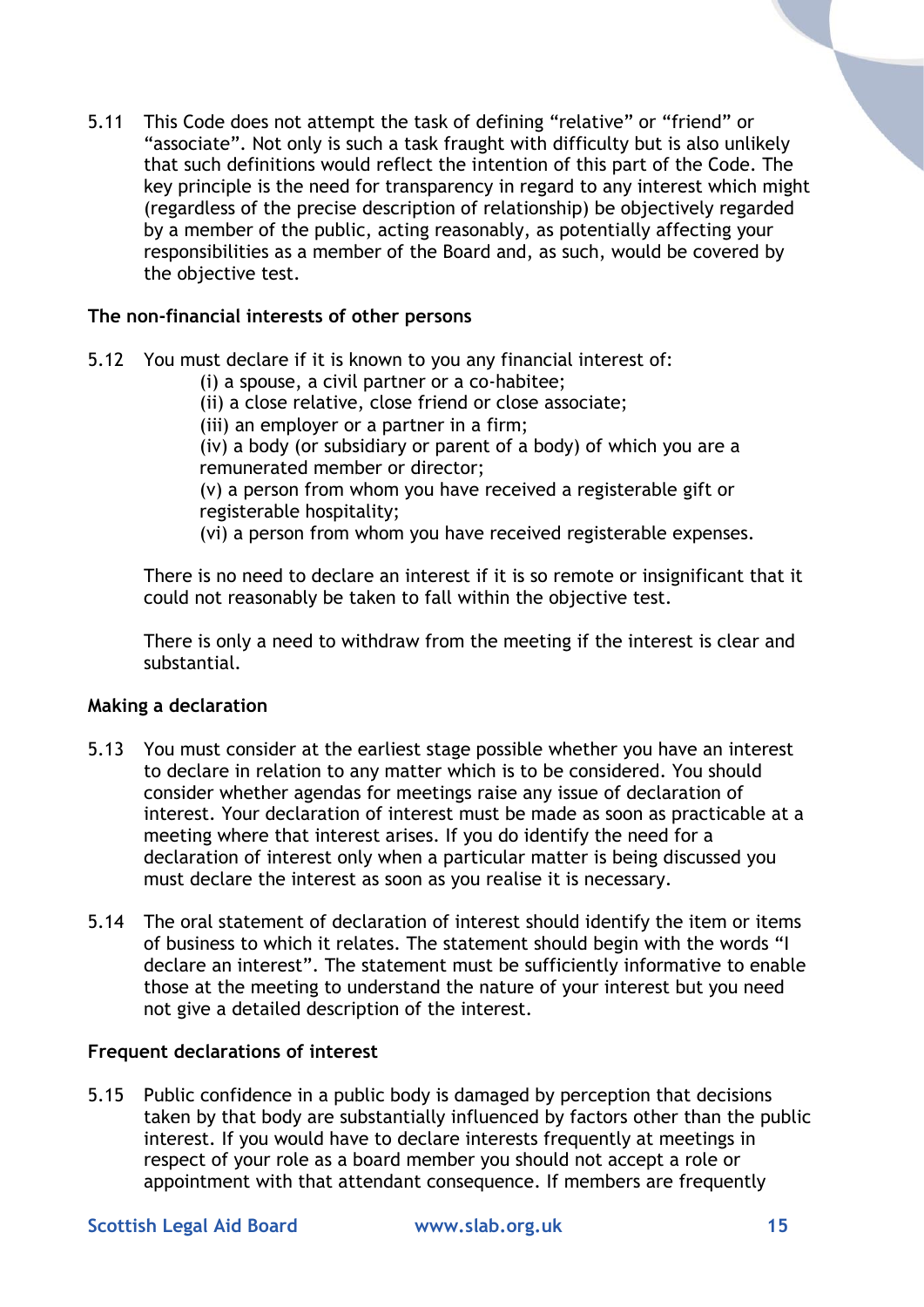declaring interests at meetings then they should consider whether they can carry out their role effectively and discuss with their Chair. Similarly, if any appointment or nomination to another body would give rise to objective concern because of your existing personal involvement or affiliations, you should not accept the appointment or nomination.

### **Dispensations**

- 5.16 In some very limited circumstances dispensations can be granted by the Standards Commission in relation to the existence of financial and nonfinancial interests which would otherwise prohibit you from taking part and voting on matters coming before the Board and its committees.
- 5.17 Applications for dispensations will be considered by the Standards Commission and should be made as soon as possible in order to allow proper consideration of the application in advance of meetings where dispensation is sought. You should not take part in the consideration of the matter in question until the application has been granted.

### **Section 6: Lobbying and access to members of public bodies**

### **Introduction**

- 6.1 In order for the Board to fulfil its commitment to being open and accessible, it needs to encourage participation by organisations and individuals in the decision-making process. Clearly however, the desire to involve the public and other interest groups in the decision-making process must take account of the need to ensure transparency and probity in the way in which the Board conducts its business.
- 6.2 You will need to be able to consider evidence and arguments advanced by a wide range of organisations and individuals in order to perform your duties effectively. Some of these organisations and individuals will make their views known directly to individual members. The rules in this Code set out how you should conduct yourself in your contacts with those who would seek to influence you. They are designed to encourage proper interaction between members of public bodies, those they represent and interest groups.

### **Rules and guidance**

- 6.3 You must not, in relation to contact with any person or organisation that lobbies, do anything which contravenes this Code or any other relevant rule of the Board or any statutory provision.
- 6.4 You must not, in relation to contact with any person or organisation who lobbies, act in any way which could bring discredit upon the Board.
- 6.5 The public must be assured that no person or organisation will gain better access to, or treatment by, you as a result of employing a company or individual to lobby on a fee basis on their behalf. You must not, therefore,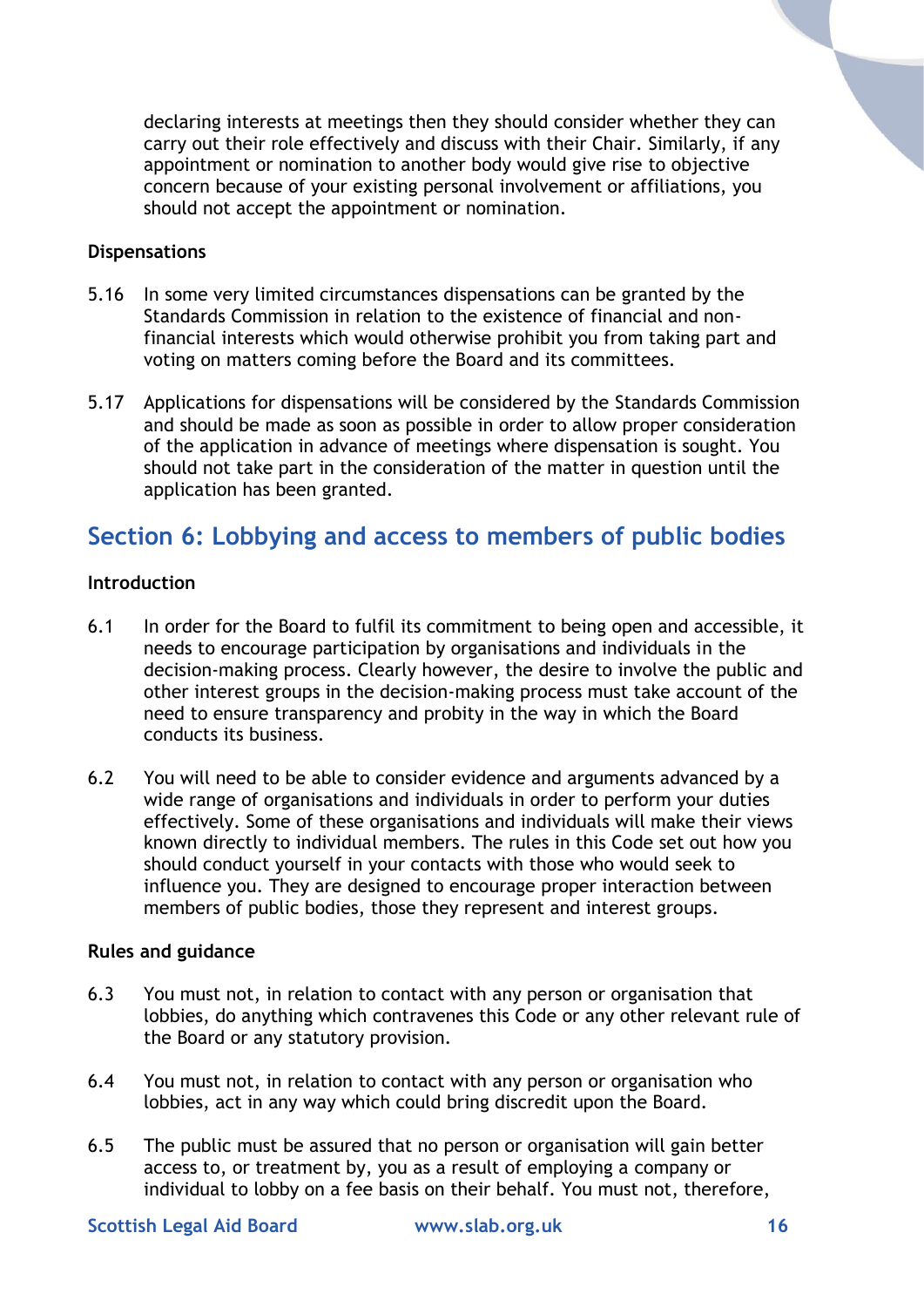offer or accord any preferential access or treatment to those lobbying on a fee basis on behalf of clients compared with that which you accord any other person or organisation who lobbies or approaches you. Nor should those lobbying on a fee basis on behalf of clients be given to understand that preferential access or treatment, compared to that accorded to any other person or organisation, might be forthcoming from another member of the Board.

- 6.6 Before taking any action as a result of being lobbied, you should seek to satisfy yourself about the identity of the person or organisation that is lobbying and the motive for lobbying. You may choose to act in response to a person or organisation lobbying on a fee basis on behalf of clients but it is important that you know the basis on which you are being lobbied in order to ensure that any action taken in connection with the lobbyist complies with the standards set out in this Code.
- 6.7 You should not accept any paid work: (a) which would involve you lobbying on behalf of any person or organisation or any clients of a person or organisation; or (b) to provide services as a strategist, adviser or consultant, for example, advising on how to influence the Board and its members.

This does not prohibit you from being remunerated for activity which may arise because of, or relate to, membership of the Board, such as journalism or broadcasting, or involvement in representative or presentational work, such as participation in delegations, conferences or other events.

6.8 If you have concerns about the approach or methods used by any person or organisation in their contacts with you, you must seek the guidance of the Chief Executive.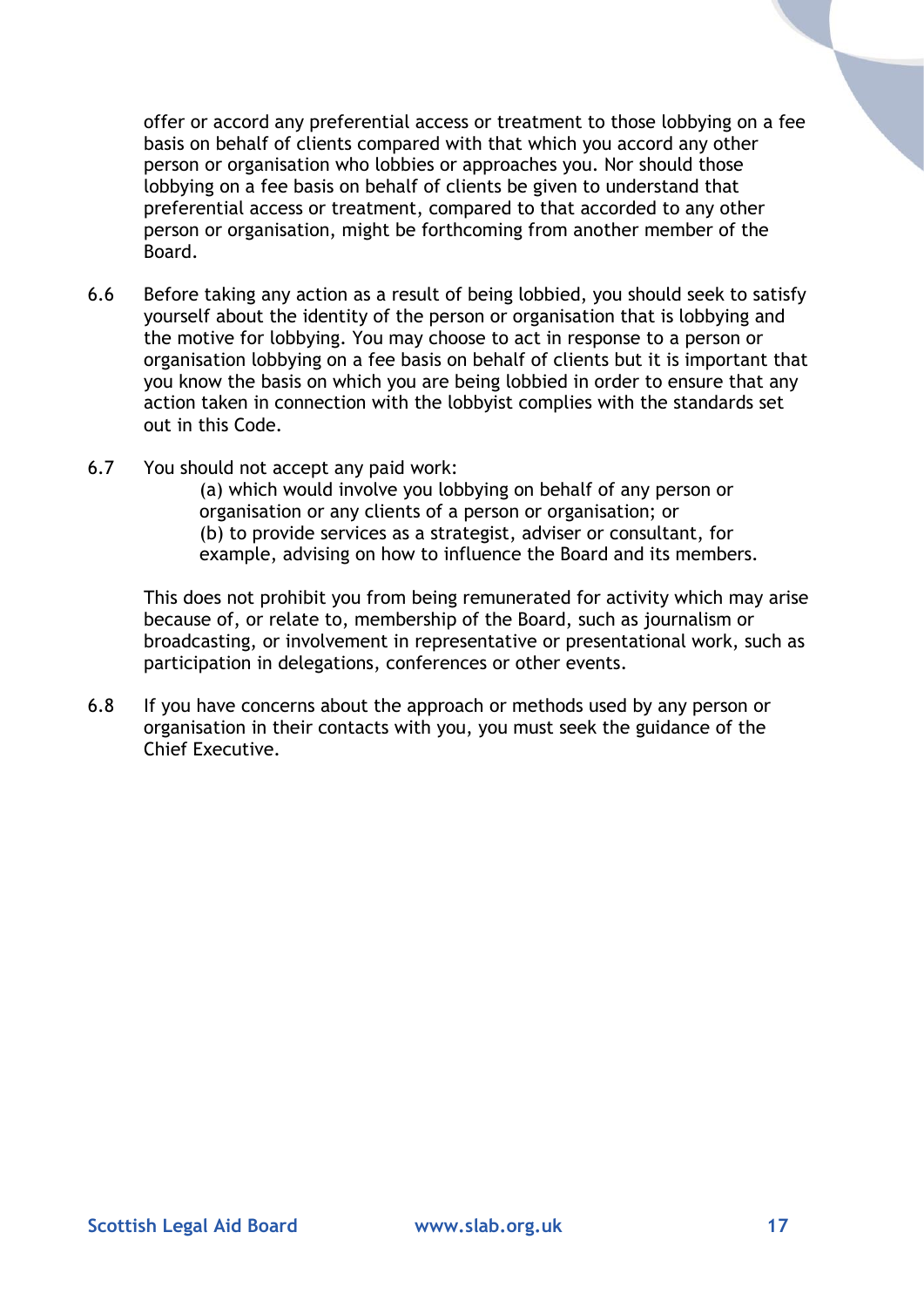### **Sanctions available to the Standards Commission for breach of the Code**

- (a) censure the Commission may reprimand the member but otherwise take no action against them;
- (b) suspension of the member for a maximum period of one year from attending one or more, but not all, of the following: i) all meetings of the Board; ii) all meetings of one or more committees or sub-committees of the Board; iii) all meetings of any other public body on which that member is a representative or nominee of the Board.
- (c) suspension for a period not exceeding one year, of the member's entitlement to attend all of the meetings referred to in (b) above.
- (d) disqualification removing the member from membership of the Board for a period of no more than 5 years.

Where a member has been suspended, the Standards Commission may direct that any remuneration or allowance received from membership of the Board be reduced, or not paid.

Where the Standards Commission disqualifies a member of the Board, it may go on to impose the following further sanctions:

- (a) where the member of a public body is also a councillor, the Standards Commission may disqualify that member (for a period of no more than 5 years) from being nominated for election as, or from being elected, a councillor. Disqualification of a councillor has the effect of disqualifying that member from the Board and terminating membership of any committee, subcommittee, joint committee, joint board or any other body on which that member sits as a representative of their local authority.
- (b) direct that the member be removed from membership, and disqualified in respect of membership, of any other devolved public body (provided the members' code applicable to the Board is then in force) and may disqualify that person from office as the Water Industry Commissioner.

In some cases the Standards Commission do not have the legislative powers to deal with sanctions, for example if the respondent is an executive member of the board or appointed by the Queen. Sections 23 and 24 of the Ethical Standards in Public Life etc. (Scotland) Act 2000 refer.

Full details of the sanctions are set out in Section 19 of the Act.